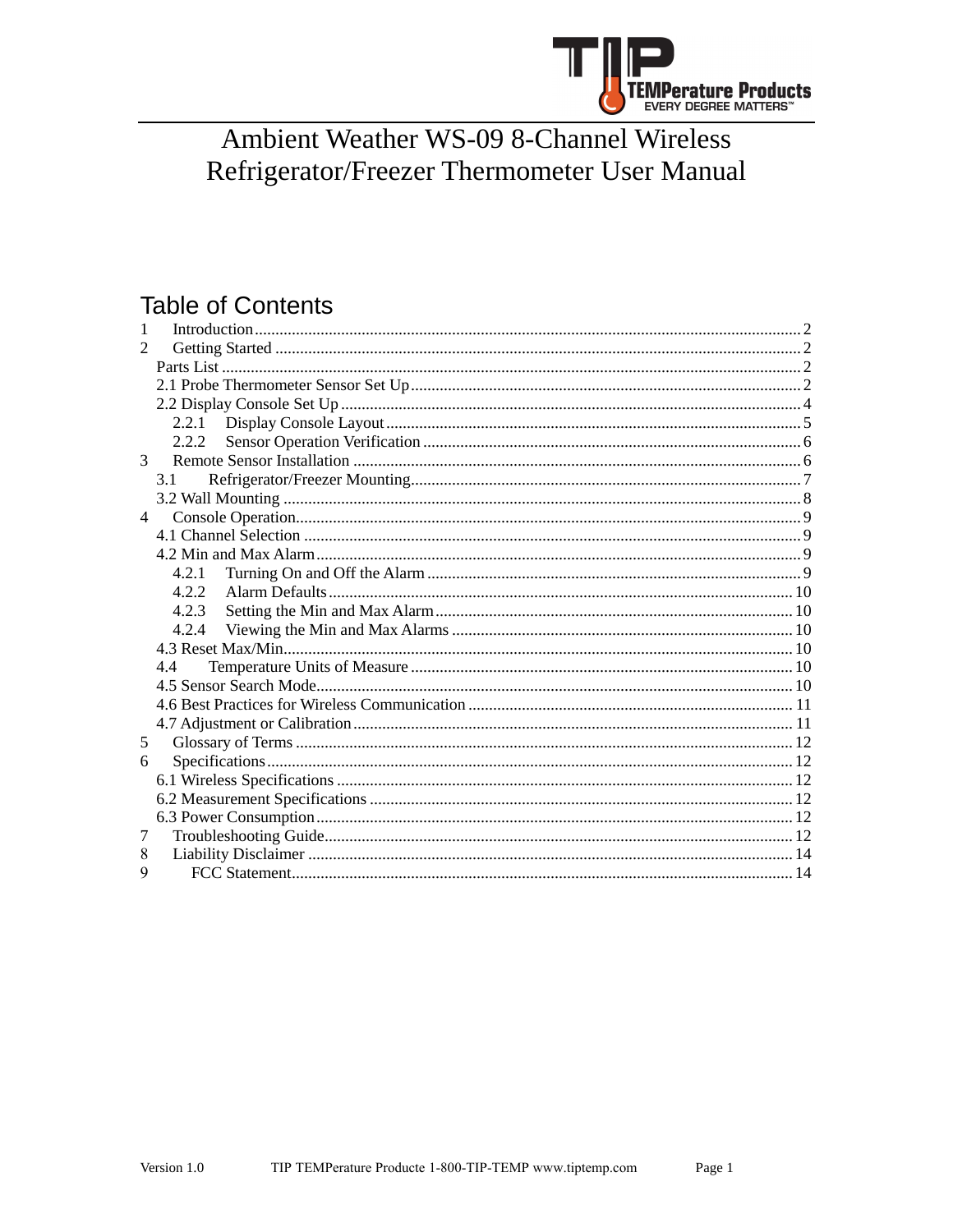# <span id="page-1-0"></span>**1 Introduction**

Thank you for your purchase of the Ambient Weather WS-09 8-Channel Wireless Refrigerator/Freezer Thermometer. The following user guide provides step by step instructions for installation, operation and troubleshooting. To download the latest manual and additional troubleshooting tips, please visit:

#### <http://ambientweather.wikispaces.com/ws09>

The probe thermometer allows you to measure the temperature inside a refrigerator or freezer, while mounting the display on the outside of the refrigerator/freezer.

Wireless signals cannot pass through a metal barrier. If your refrigerator/freezer is constructed of metal, the probe will have to be placed inside the refrigerator/freezer and the display/transmitter outside the refrigerator/freezer.

<span id="page-1-1"></span>In addition to the refrigerator/freezer application, the probe thermometer can be placed in any medium where temperature is required, including ground temperature, air temperature and water temperature.

# **2 Getting Started**

**Note:** The power up sequence must be performed in the order shown in this section (insert batteries in the remote transmitter(s) first, Display Console second).

<span id="page-1-2"></span>The WS-09 weather station consists of a display console (receiver), and two probe thermometers for the refrigerator/freezer.

#### **Parts List**

| TY | Item                                                                        |  |  |
|----|-----------------------------------------------------------------------------|--|--|
|    | Display Console                                                             |  |  |
|    | Frame Dimensions (LxHxW): 4.50 x 5.0 x 1.00 in                              |  |  |
|    | LCD Dimensions (LxW): $3.75 \times 3.50$ "                                  |  |  |
|    | LCD Segment Height: 1.25 inches                                             |  |  |
|    | Probe thermometer transmitter with probe (FT007TP) for refrigerator/freezer |  |  |
|    | Dimensions (LxHxW): $4.5$ " x $2.0$ " x $0.75$ "                            |  |  |
|    | Suction cup mounts                                                          |  |  |

## <span id="page-1-3"></span>**2.1 Probe Thermometer Sensor Set Up**

**Note:** Do not use rechargeable batteries. We recommend fresh alkaline batteries for temperature ranges between -4 °F and 140 °F and fresh lithium batteries for temperature ranges between -40 °F and 140 °F.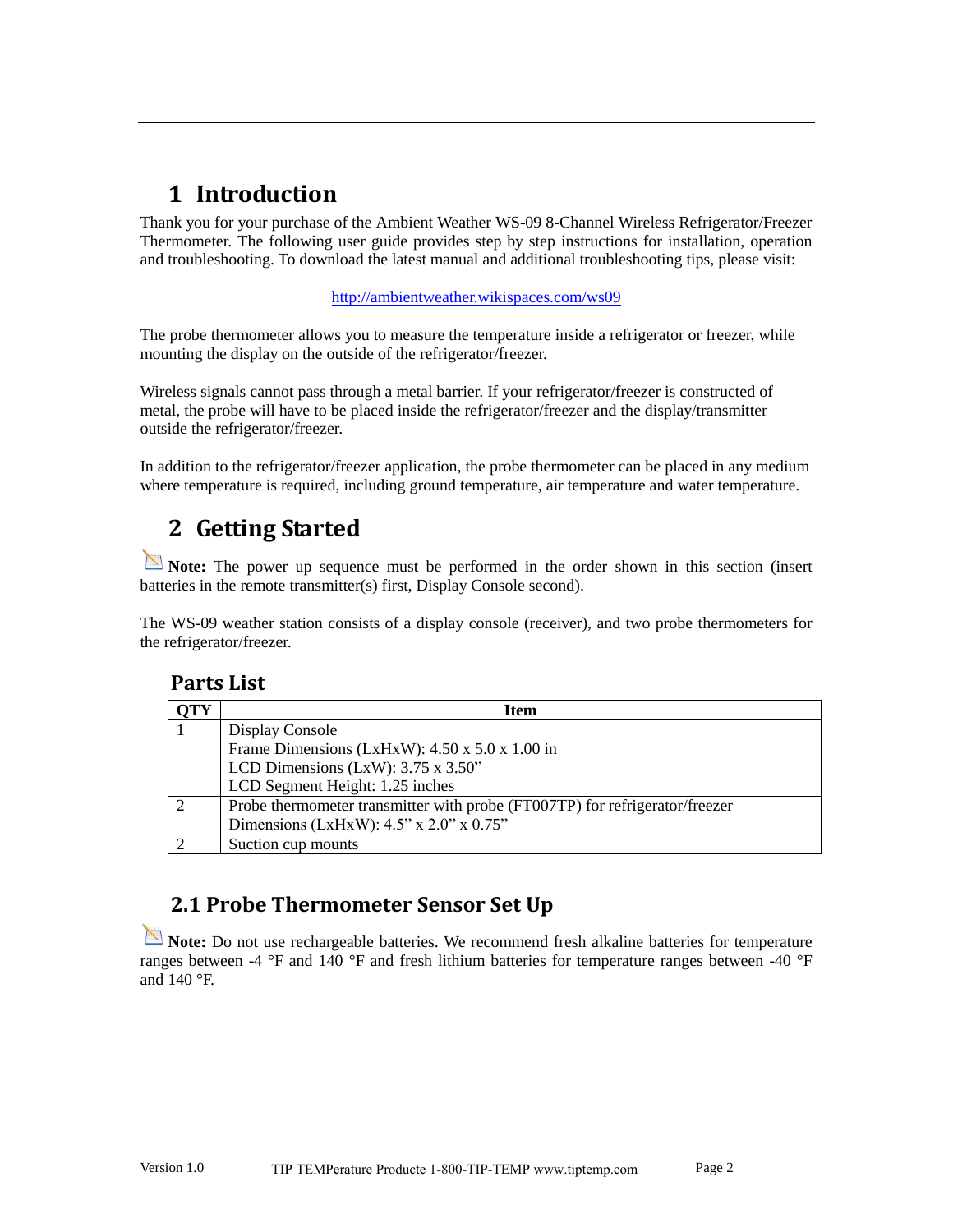1. Remove the battery door on the back of the sensor by removing the set screw, as shown in [Figure 1 .](#page-2-0)



**Figure 1** 

<span id="page-2-0"></span>2. **BEFORE** inserting the batteries, locate the dip switches on the inside cover of the lid of the transmitter. Set the first transmitter to Channel 1 (refrigerator) and the second transmitter to Channel 2 (freezer).

[Figure 2 d](#page-2-1)isplays all four switches in the OFF position (factory default setting).



- <span id="page-2-1"></span>3. **Channel Number:** The WS-09 supports up to eight transmitters. To set each channel number (the default is Channel 1), change Dip Switches 1, 2 and 3, as referenced in [Table 1.](#page-3-1)
- 4. **Temperature Units of Measure:** To change the transmitter display units of measure (°F vs. °C), change Dip Switch 4, as referenced i[n Table 1.](#page-3-1)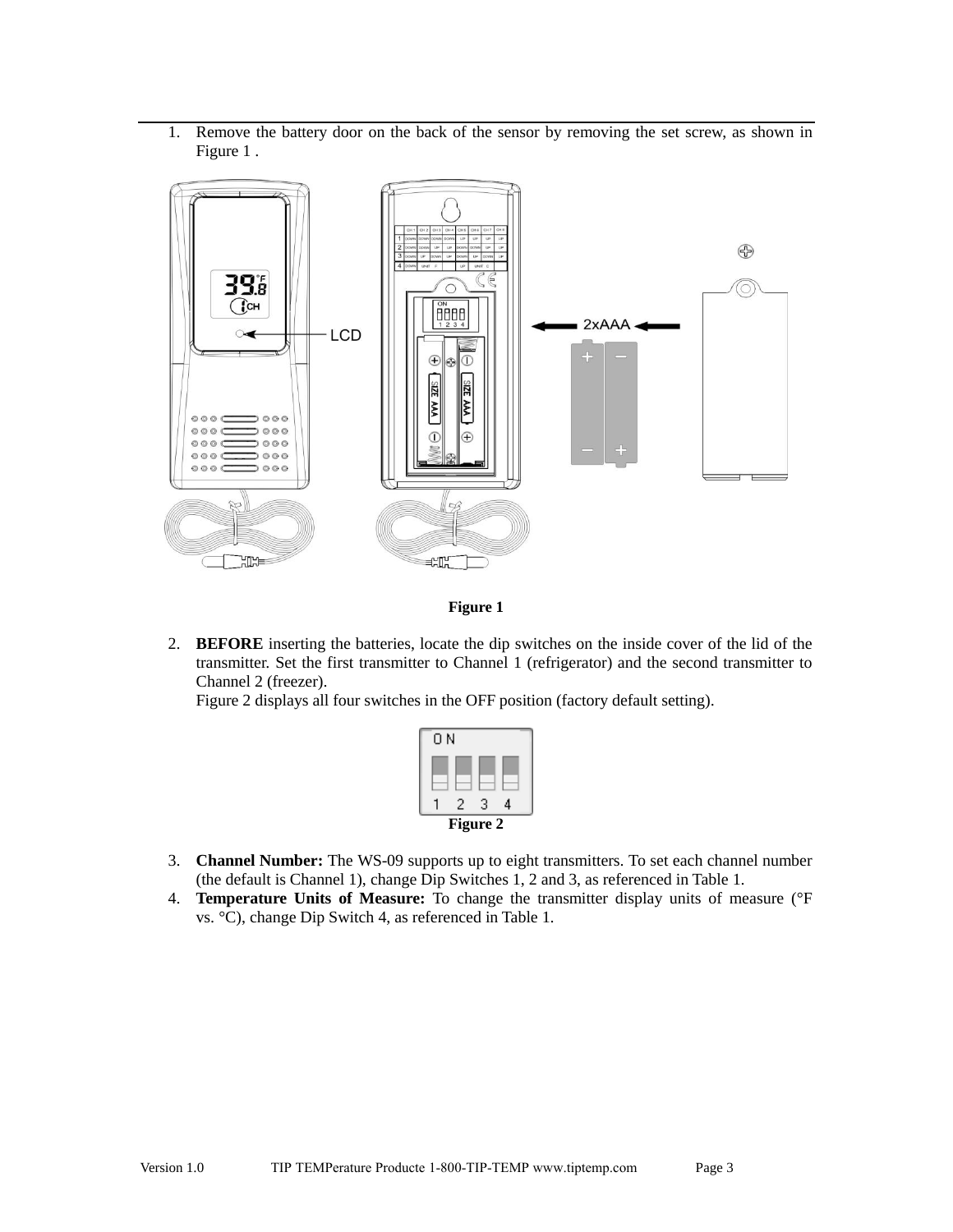| <b>DIP SWITCH</b> |                |                | <b>FUNCTION</b> |                          |
|-------------------|----------------|----------------|-----------------|--------------------------|
| 1                 | $\mathbf{2}$   | 3              | 4               |                          |
| <b>DOWN</b>       | <b>DOWN</b>    | <b>DOWN</b>    |                 | Channel 1 (refrigerator) |
| <b>DOWN</b>       | <b>DOWN</b>    | UP             |                 | Channel 2 (freezer)      |
| <b>DOWN</b>       | $_{\text{UP}}$ | <b>DOWN</b>    |                 | Channel 3 (optional)     |
| <b>DOWN</b>       | $_{\text{UP}}$ | $_{\text{UP}}$ |                 | Channel 4 (optional)     |
| $_{\rm UP}$       | <b>DOWN</b>    | <b>DOWN</b>    |                 | Channel 5 (optional)     |
| $_{\rm UP}$       | <b>DOWN</b>    | $_{\text{UP}}$ |                 | Channel 6 (optional)     |
| $_{\text{UP}}$    | $_{\rm UP}$    | <b>DOWN</b>    |                 | Channel 7 (optional)     |
| $_{\text{UP}}$    | $_{\rm UP}$    | $_{\text{UP}}$ |                 | Channel 8 (optional)     |
|                   |                |                | <b>DOWN</b>     | $\mathsf{P}$             |
|                   |                |                | $_{\text{UP}}$  | $\rm ^{\circ}C$          |
| <b>Table 1</b>    |                |                |                 |                          |

- <span id="page-3-1"></span>5. Insert two AAA batteries.
- 6. After inserting the batteries, the remote sensor LED indicator will light for 4 seconds, and then flash once per 60 seconds thereafter. Each time it flashes, the sensor is transmitting data.
- 7. Verify the correct channel number (CH) and temperature units of measure (°F vs. °C) are on the display, as shown in [Figure 3.](#page-3-2)





<span id="page-3-2"></span>(1) temperature

- (2) temperature units (°F vs. °C)
- (3) channel number
- 8. Close the battery door. Make sure the gasket (around the battery compartment) is properly seated in its trace prior to closing the door. Tighten the set screw.

#### <span id="page-3-0"></span>**2.2 Display Console Set Up**

- 1. Move the remote probe thermometer(s) about 5 to 10' away from the display console (if the sensor is too close, it may not be received by the display console). If you have more than one probe thermometer, make sure they are all powered up and transmitting on different channels.
- 2. Remove the battery door on the back of the display, as shown in [Figure 4.](#page-4-1) Insert four AAA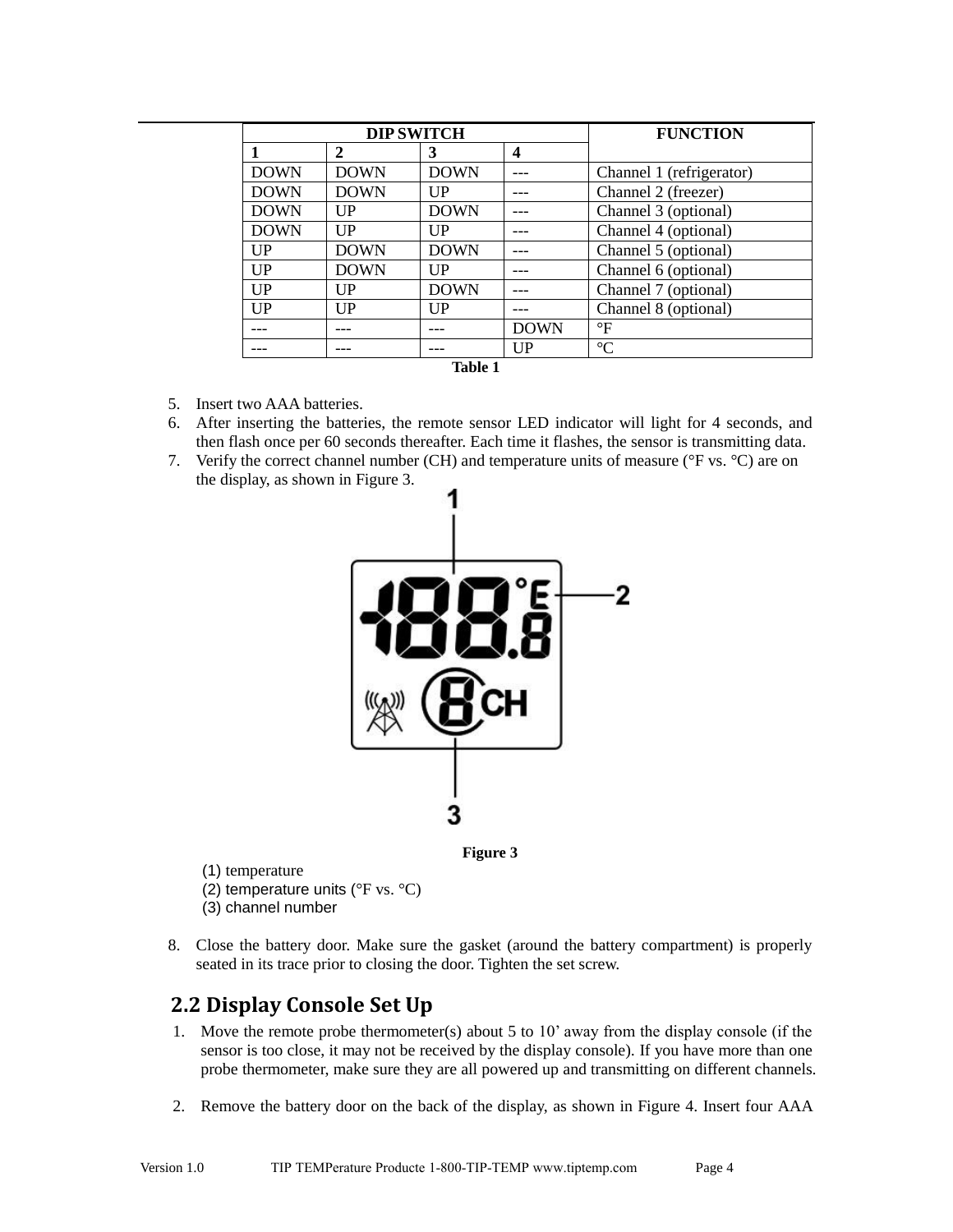(alkaline or lithium, avoid rechargeable) batteries in the back of the display console.





<span id="page-4-1"></span>All of the LCD segments will light up for a few seconds to verify all segments are operating properly.

3. Replace the battery door, and fold out the desk stand and place the console in the upright position.

The console will instantly display indoor temperature as designated by the  $\mathbb{I}^{\mathbb{N}}$  icon. The remote temperature probes will update on the display within a few minutes on the appropriate channel.

While in the search mode, the remote search icon will be constantly displayed for each sensor.

If you have more than two remote sensors (additional channels 3-8 are supported), the display will automatically toggle between sensors until all sensors have reported in.

Do not touch any buttons until all of the remote sensors has reported in, or the radio search icon is no longer visible, otherwise the remote sensor search mode will be terminated. When the remote sensor temperature has been received, the console will automatically switch to the normal mode, and all further settings can be performed.

<span id="page-4-0"></span>If a remote does not update, please reference the troubleshooting guide in Section [7.](#page-11-5)

#### **2.2.1 Display Console Layout**

Note: The following illustration shows the full segment LCD display for description purposes only, and will not appear like this during normal operation.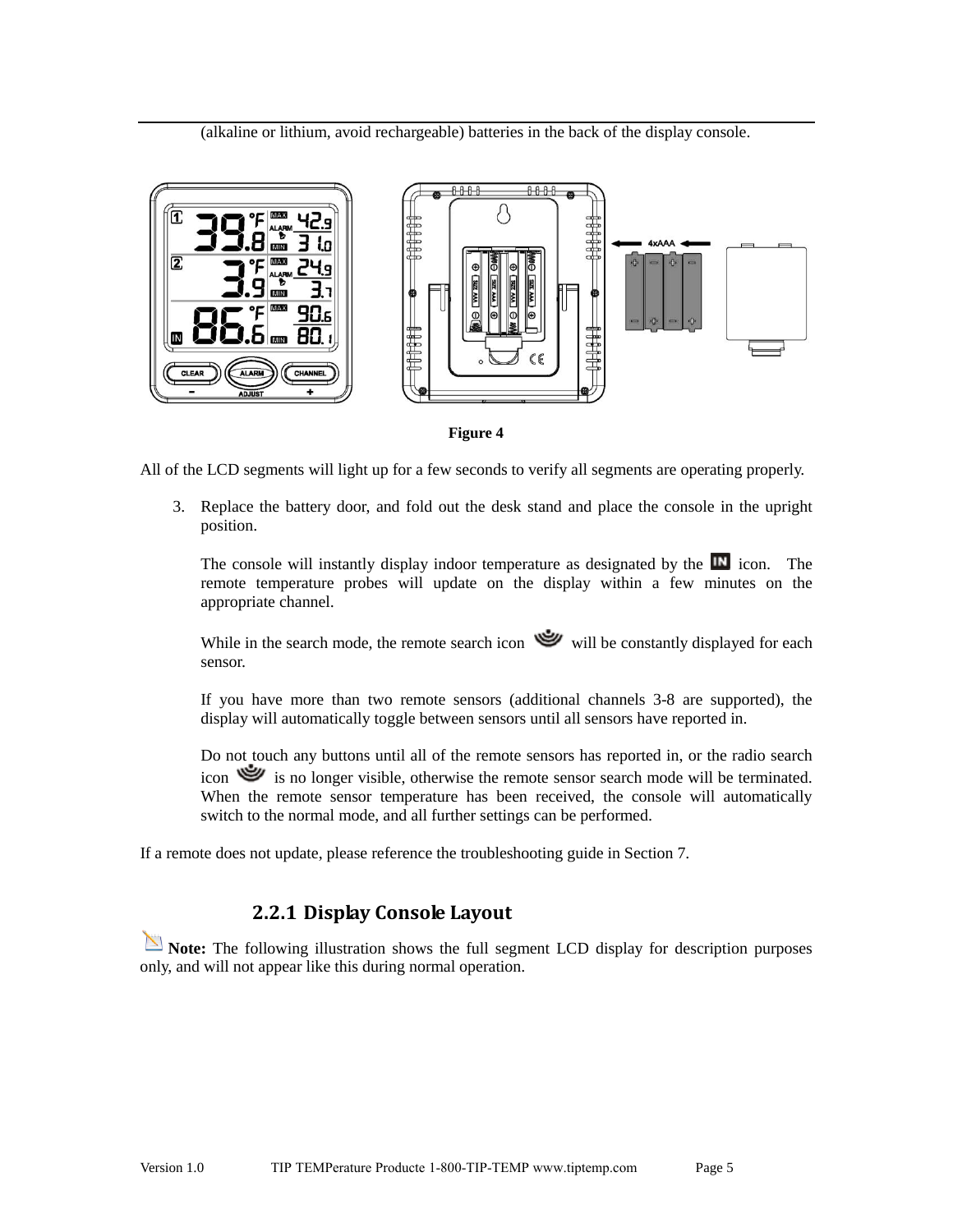

- 1. Channel 1 Indicator
- 2. Reception Icon (solid when searching, flashes when updating)
- 3. Channel Selector
- 4. Channel 1 Temperature
- 5. Temperature units (°F or °C)
- 6. Max Temperature Indicator
- 7. Temperature Alarm
- 8. Maximum Temperature, Channel 1
- 9. Minimum Temperature, Channel 1
- 10. Maximum Temperature, Channel 2
- 11. Minimum Temperature, Channel 2
- 12. Maximum Temperature, Channels
- $3,4,5,6,7,8$ , **IN** indictor
- **Figure 5**
- 13. Low battery indicator
- 14. Minimum Temperature, 3,4,5,6,7,8, **IN** indictor
- 15. Min Temperature Indicator
- 16. Indoor Temperature Indicator
- 17. Temperature, Channels 3,4,5,6,7,8, **IN**
- 18. Scroll mode indicator
- 19. Channel indicator
- 20. Low battery indicator
- 21. Channel 2 Temperature
- 22. Channel 2 Indicator
- 23. Low battery indicator

#### <span id="page-5-0"></span>**2.2.2 Sensor Operation Verification**

Verify the temperature sensors match closely with the console and sensor array in the same location (about 5 to 10' apart). The sensors should be within  $2^{\circ}F$  (the accuracy is  $\pm 1^{\circ}F$ ). Allow about 30 minutes for both sensors to stabilize. The temperature can be adjusted or calibrated later to match each other or a known source.

## <span id="page-5-1"></span>**3 Remote Sensor Installation**

The remote probe sensors have many applications, including measuring inside/outside air temperature, water temperature, soil or ground temperature and refrigerator / freezer temperatures.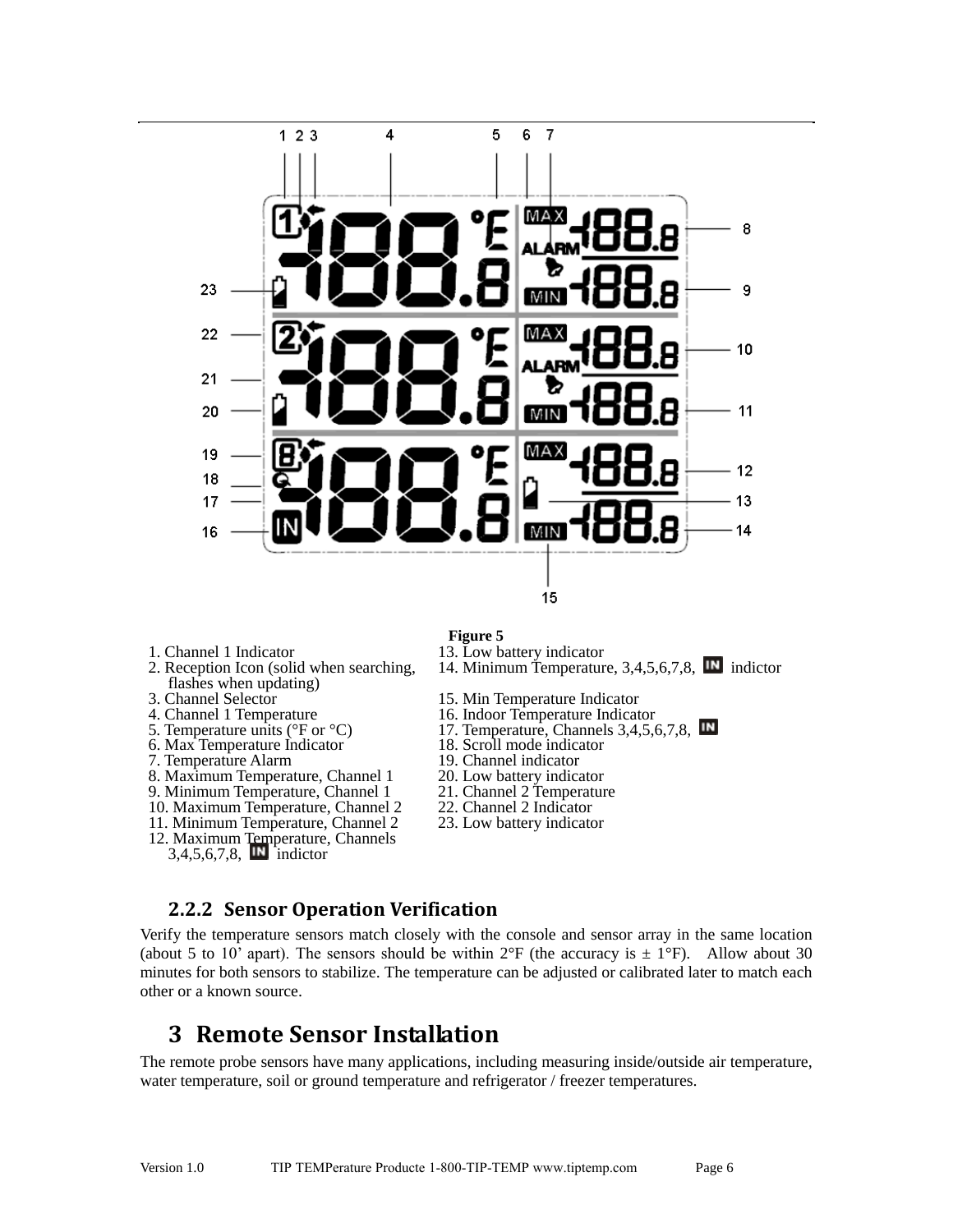### **3.1Refrigerator/Freezer Mounting**

<span id="page-6-0"></span>Each sensor includes a detachable suction cup that may be used to secure the remote sensor to the interior or exterior surface of the refrigerator/freezer, as shown in [Figure 6.](#page-6-1)

For better reception, we recommended installing the sensor to the outside of the refrigerator/freezer. If the refrigerator/freezer is a metal box, the wireless signal cannot escape, and the sensors must be placed on the outside.



**Figure 6** 

<span id="page-6-1"></span>To attach the suction cup to the remote sensor, reference [Figure 7.](#page-7-1)

- 1. Locate the mounting hole on the back of the unit.
- 2. Press the suction cup into the mounting hole.
- 3. While applying pressure with your thumb, twist the suction cup until fully inserted.
- 4. Wet the back of the suction cup and apply to clean, smooth, flat surface.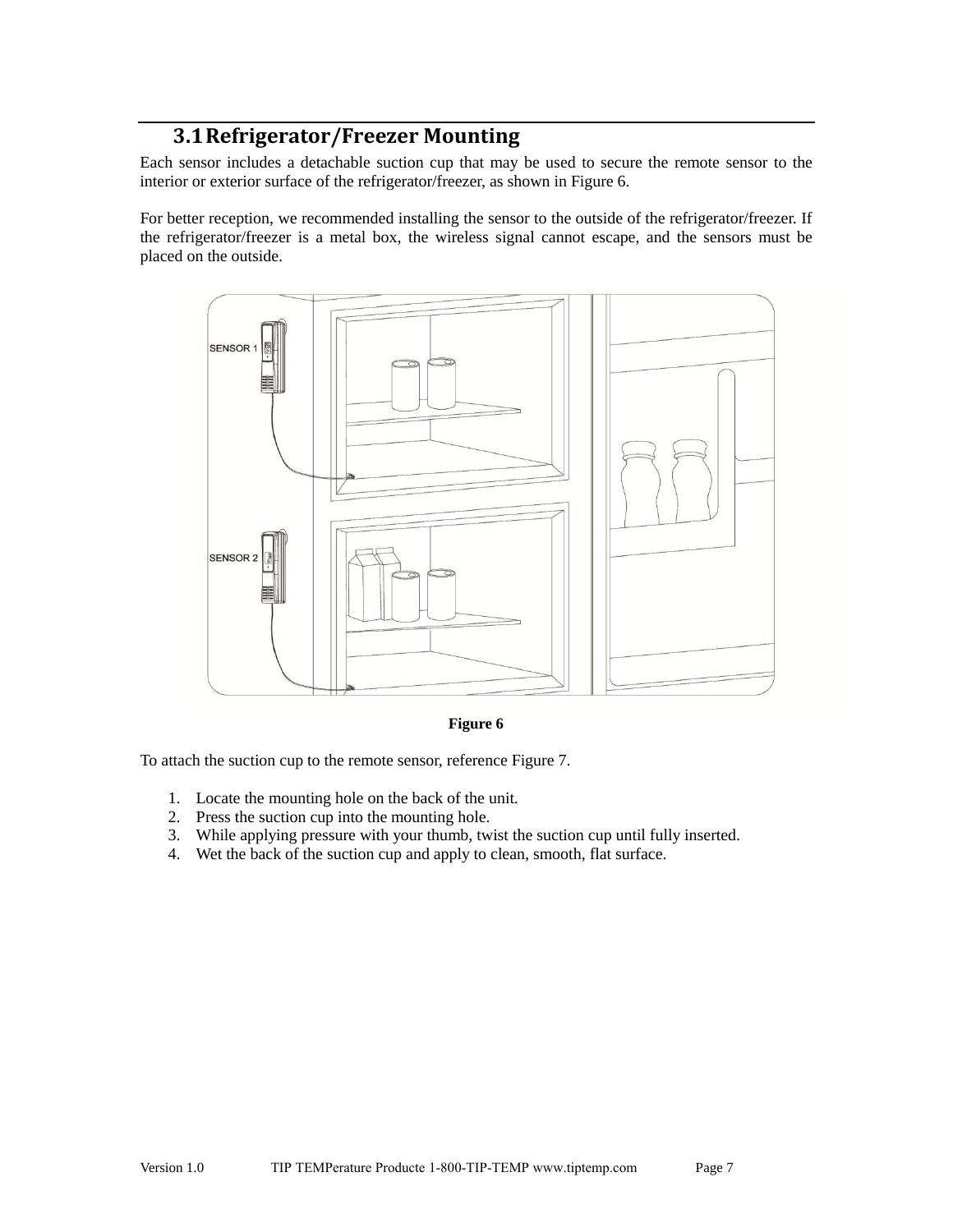



<span id="page-7-1"></span>Note: Both sensors have the capability of being placed inside or outside the refrigerator/freezer, but it is recommended you install it outside. This will extend the battery life, the sensor life, and improve wireless communication range.

**Note:** Make sure that the refrigerator surface is smooth and clean, so that suction cups will not fall off. It is recommended to wet the surface of the suction cup first to improve the seal.

#### <span id="page-7-0"></span>**3.2 Wall Mounting**

The remote sensor can be mounted to a wall or horizontal surface to measure any temperature medium, including air, water and soil.

Use a screw or nail (not included) to affix the remote sensor to the wall, as shown i[n Figure 8.](#page-8-4)

**Note:** If measuring outside air temperature, we recommend mounting the sensor in the shade, on the north side of the house or structure to avoid radiant heat transfer.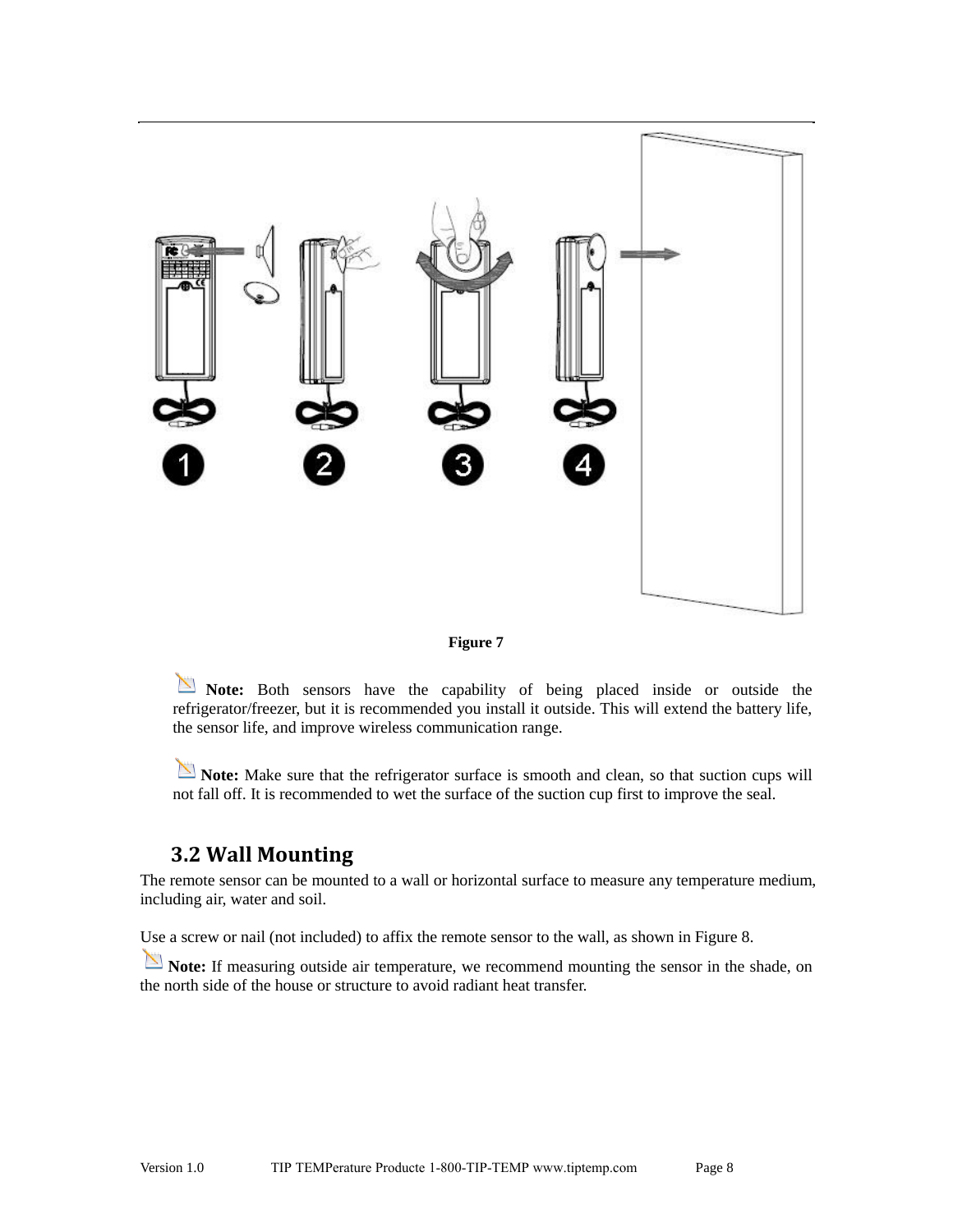

## <span id="page-8-4"></span><span id="page-8-0"></span>**4 Console Operation**

**Note:** The console has three buttons for easy operation: **CLEAR/-** button, **ALARM/ADJUST** button, and **CHANNEL/+** button.

### <span id="page-8-1"></span>**4.1 Channel Selection**

Press the **CHANNEL/+** button to switch the display between the Channel 1 temperature, Channel 2 temperature, indoor temperature  $\blacksquare$ , remote sensors 3 through 8, and scroll mode  $\bigodot$ . The channel indication arrow will point at the selected channel. In scroll mode, the indoor temperature, and Channels 3-8 will alternately be displayed in five second intervals.

### <span id="page-8-2"></span>**4.2 Min and Max Alarm**

You can set a min and max temperature alarm on the Channel 1 and Channel 2 thermometers. If the alarm is exceeded for more than 10 minutes, as audible alert will occur and the alarm value will flash. To silence the alarm, press any button.

To set the alarm, or adjust the min and max alarm settings, press the **CHANNEL/+** button until the channel indication arrow points at the selected channel.

### <span id="page-8-3"></span>**4.2.1 Turning On and Off the Alarm**

With the indicator arrow **the pointing at the appropriate channel, press the ALARM** button to turn on and off the alarm. The alarm icon will appear  $\Box$  when set, and disappear when disabled.

The alarm will sound if the sensor falls bellow or rises above the MIN/MAX limits for more than 10 minutes and the alarm icon  $\Box$  is present. This prevents false alarms from sounding when the refrigerator/freezer door is opened.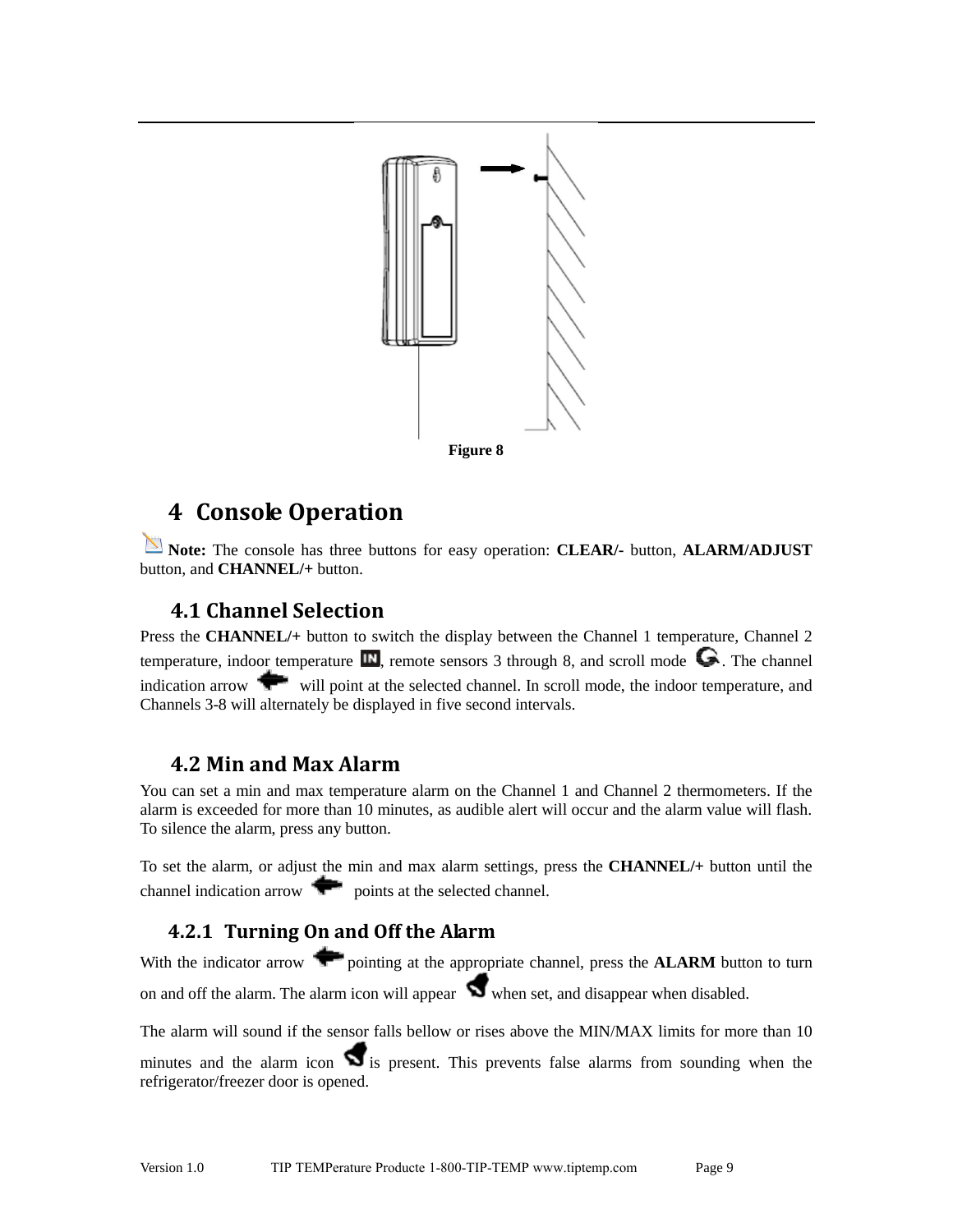#### <span id="page-9-0"></span>**4.2.2 Alarm Defaults**

| <b>Channel</b> | Application  | <b>Default Condition</b> | MIN (low alarm) $\mathrm{P}\mathrm{F}$ | MAX (high alarm)<br>oт |
|----------------|--------------|--------------------------|----------------------------------------|------------------------|
|                | Refrigerator | OFF                      |                                        | 40                     |
|                | Freezer      | OFF                      | -22                                    |                        |

#### <span id="page-9-1"></span>**4.2.3 Setting the Min and Max Alarm**

With the indicator arrow **vector** pointing at the appropriate channel, press and hold the **ALARM** button for 3 seconds and the **MAX** alarm will flash. Press the **CHANNEL/+** button to increase the MAX alarm and the **CLEAR/-** button to decrease the MAX alarm. Press and hold the + or - button to change rapidly.

Press the **ALARM** button again and the MIN alarm will flash. Press the **CHANNEL/+** button to increase the MIN alarm and the **CLEAR**/- button to decrease the MIN alarm. Press and hold the  $+$  or button to change rapidly.

<span id="page-9-2"></span>When complete, press the **ALARM** button again, and the display will return to normal mode.

#### **4.2.4 Viewing the Min and Max Alarms**

With the indicator arrow **pointing at the indoor temperature**  $\blacksquare$  channel, press the **ALARM** button to view the Channe1 (refrigerator) and Channel 2 (freezer) alarm limits.

### <span id="page-9-3"></span>**4.3 Reset Max/Min**

With the indicator arrow **pointing at the appropriate channel**, press and hold the **CLEAR**/button for 3 seconds to restore the MAX and MIN values to the current value.

## <span id="page-9-4"></span>**4.4Temperature Units of Measure**

With the indicator arrow pointing at the indoor temperature  $\mathbb{I}$  channel, press and hold the **ALARM** button for 3 seconds to change between degrees Celsius and degrees Fahrenheit units of measure.

## <span id="page-9-5"></span>**4.5 Sensor Search Mode**

If any of the sensor communication is lost, dashes (--.-) will be displayed on the screen. To reacquire the signal:

1. If a specific channel is lost, press the **CHANNEL/+** button until the channel indication arrow is pointing at the appropriate channel.

Press and hold the **CHANNEL**/+ button for 3 seconds, and the remote search icon will be constantly displayed for up to 10 minutes.

Once the signal is reacquired, the remote search icon will turn off, and the current value will be displayed.

2. If new sensors are added, subtracted, or multiple sensor channels are lost, press the **CHANNEL**/+ button until the channel indication arrow  $\bullet$  is pointing at the indoor temperature **IN**. Press and hold the **CHANNEL**/+ button for 3 seconds, and the remote search icon will be constantly displayed for up to 10 minutes. Once the signal is reacquired, the remote search icon will turn off, and the current value will be displayed.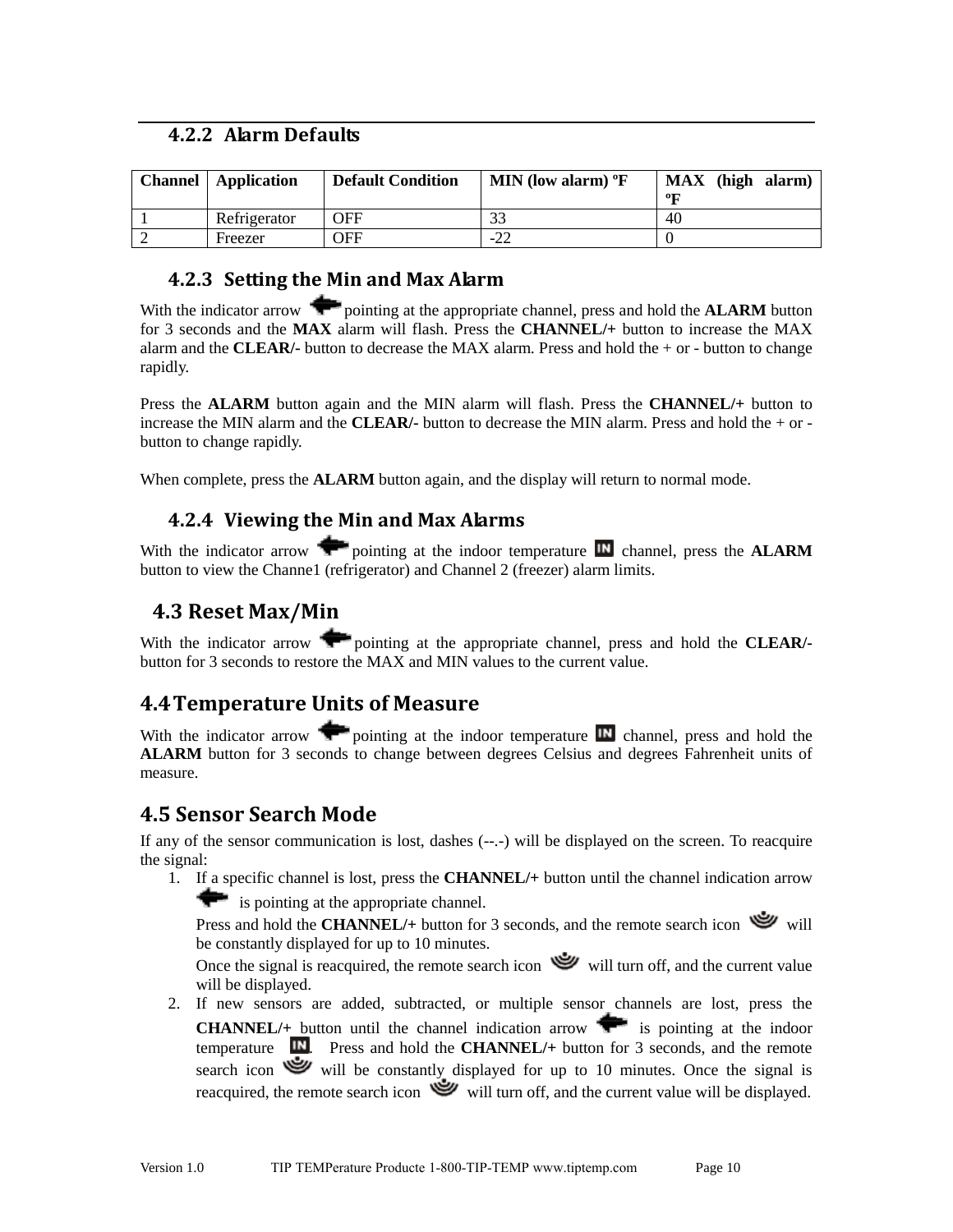#### **4.6 Best Practices for Wireless Communication**

<span id="page-10-0"></span>Wireless communication is susceptible to interference, distance, walls and metal barriers. We recommend the following best practices for trouble free wireless communication.

- 1. **Electro-Magnetic Interference (EMI)**. Keep the console several feet away from computer monitors and TVs.
- 2. **Radio Frequency Interference (RFI).** If you have other 433 MHz devices and communication is intermittent, try turning off these other devices for troubleshooting purposes. You may need to relocate the transmitters or receivers to avoid intermittent communication.
- 3. **Line of Sight Rating.** This device is rated at 300 feet line of sight (no interference, barriers or walls) but typically you will get 100 feet maximum under most real-world installations, which include passing through barriers or walls.
- 4. **Metal Barriers.** Radio frequency will not pass through metal barriers such as aluminum siding. If you have metal siding, align the remote and console through a window to get a clear line of sight.

### <span id="page-10-1"></span>**4.7 Adjustment or Calibration**

**Note:** The calibrated value can only be adjusted on the console. The remote sensor(s) always displays the un-calibrated or measured value.

**Note:** The purpose of calibration is to fine tune or correct for any sensor error associated with the devices margin of error. The measurement can be adjusted from the console to calibrate to a known source.

Calibration is only useful if you have a known calibrated source you can compare it against, and is optional. This section discusses practices, procedures and sources for sensor calibration to reduce manufacturing and degradation errors. Do not compare your readings obtained from sources such as the internet, radio, television or newspapers. They are in a different location and typically update once per hour.

The purpose of your weather station is to measure conditions of your surroundings, which vary significantly from location to location.

Prior to entering the calibration mode, press the **CHANNEL/+** button until the channel indication arrow  $\bullet$  is pointing at the appropriate channel.

To enter the temperature calibration mode, press and hold the **ALARM/ADJUST and CHANNEL/+**  buttons at the same time for 5 seconds and the temperature value will begin flashing. Press the **CHANNEL/+** button to increase the temperature and the **CLEAR/-** button to decrease the temperature reading in 0.1° increments. To rapidly increase (or decrease) the temperature reading, press and hold the **CHANNEL/+** or **CLEAR/-** button.

To return the temperature to the actual or uncalibrated measurement, press the **ALARM/ADJUST** button.

Once the displayed temperature equals the calibrated source, press and hold the **ALARM/ADJUST**  button for three seconds, or wait 15 seconds for timeout, and the temperature value will stop flashing.

**Discussion**: Temperature errors can occur when a sensor is placed too close to a heat source (such as a building structure, the ground or trees).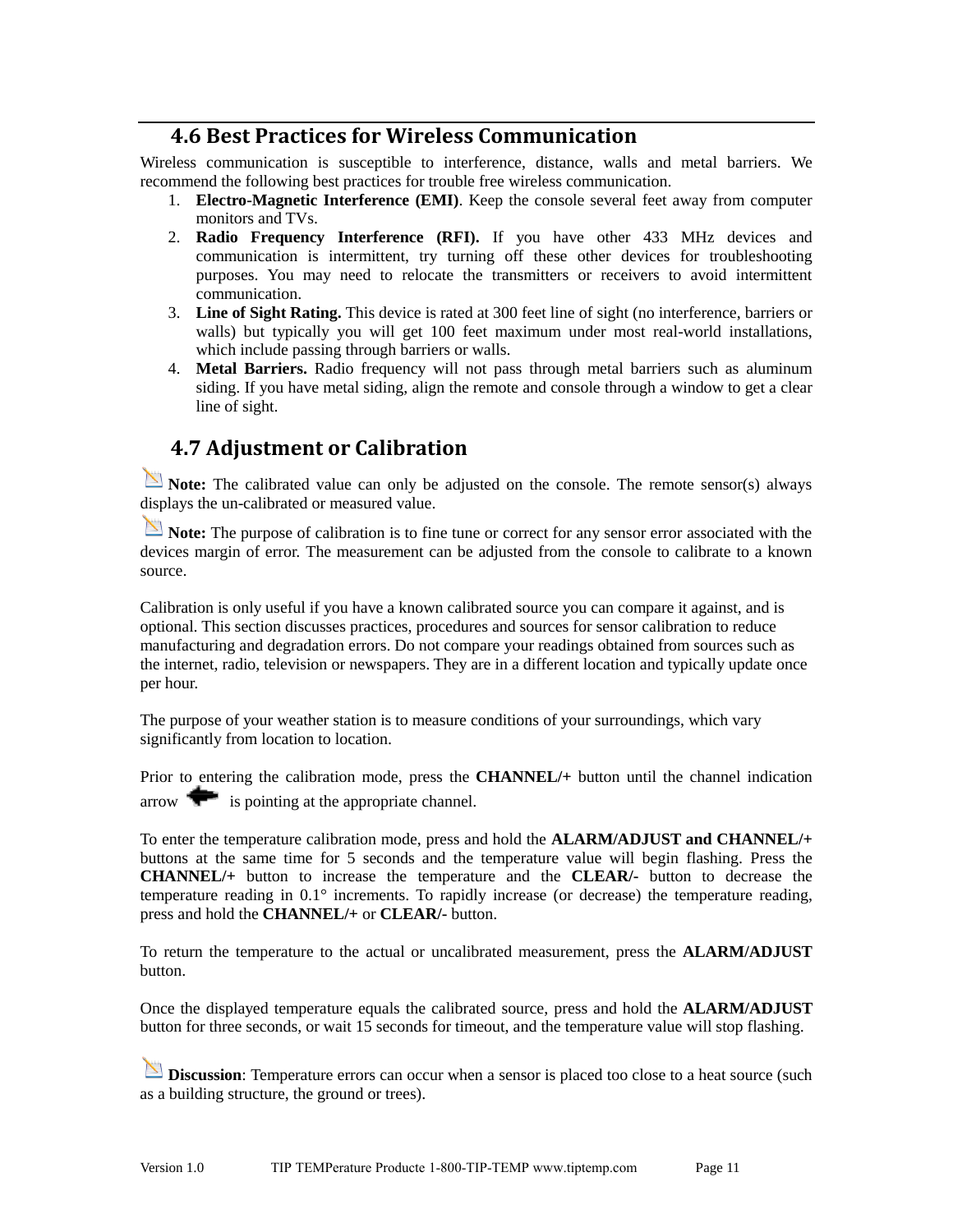To calibrate temperature, we recommend a mercury or red spirit (fluid) thermometer. Bi-metal (dial) and other digital thermometers are not a good source and have their own margin of error. Using a local weather station in your area is also a poor source due to changes in location, timing (airport weather stations are only updated once per hour) and possible calibration errors (many official weather stations are not properly installed and calibrated).

Place the sensor in a controlled environment next to the fluid thermometer, and allow the sensor to stabilize for 48 hours. Compare this temperature to the fluid thermometer and adjust the console to match the fluid thermometer.

# <span id="page-11-0"></span>**5 Glossary of Terms**

| <b>Definition</b><br>Term |                                                                         |
|---------------------------|-------------------------------------------------------------------------|
| Accuracy                  | Accuracy is defined as the ability of a measurement to match the actual |
|                           | value of the quantity being measured.                                   |
| Range                     | Range is defined as the amount or extent a value can be measured.       |

# <span id="page-11-1"></span>**6 Specifications**

## <span id="page-11-2"></span>**6.1 Wireless Specifications**

- Line of sight wireless transmission (in open air): 300 feet, 100 feet under most conditions.
- Frequency: 433 MHz
- <span id="page-11-3"></span>Update Rate: 60 seconds

## **6.2 Measurement Specifications**

The following table provides specifications for the measured parameters.

| <b>Measurement</b> | Range                          | Accuracy | <b>Resolution</b>      |
|--------------------|--------------------------------|----------|------------------------|
| Indoor Temperature | 32 to 140 $\mathrm{^{\circ}F}$ | $+1$ °F  | $0.1\ ^{\circ}$ F      |
| Channel 1-8        | -40 to 140 $^{\circ}$ F        | $+1$ °F  | $0.1\text{ }^{\circ}F$ |
| Temperature        |                                |          |                        |

### <span id="page-11-4"></span>**6.3 Power Consumption**

- Base station (display console) : 4 x AAA 1.5V Alkaline or Lithium batteries (not included)
- Remote sensor : 2 x AAA 1.5V Alkaline or Lithium batteries (not included)
- Battery life: Minimum 12 months for base station with one sensor and excellent reception. Intermittent reception and multiple sensors may reduce the battery life. Minimum 12 months for thermometer probe sensor (use lithium batteries for temperatures less than  $-4$  °F)

# <span id="page-11-5"></span>**7 Troubleshooting Guide**

If your question is not answered here, you can contact us as follows:

- 1. Email Support: [everydegreematters@tiptemp.c](mailto:support@ambientweather.com)om
- 2. Live Chat Support: www.[tiptemp.com](http://www.ambientweather.com/chat.html) (M-F 9am to 5pm ET)
- 3. Technical Support: 1-800-TIP-TEMP (M-F 9am to 5pm ET)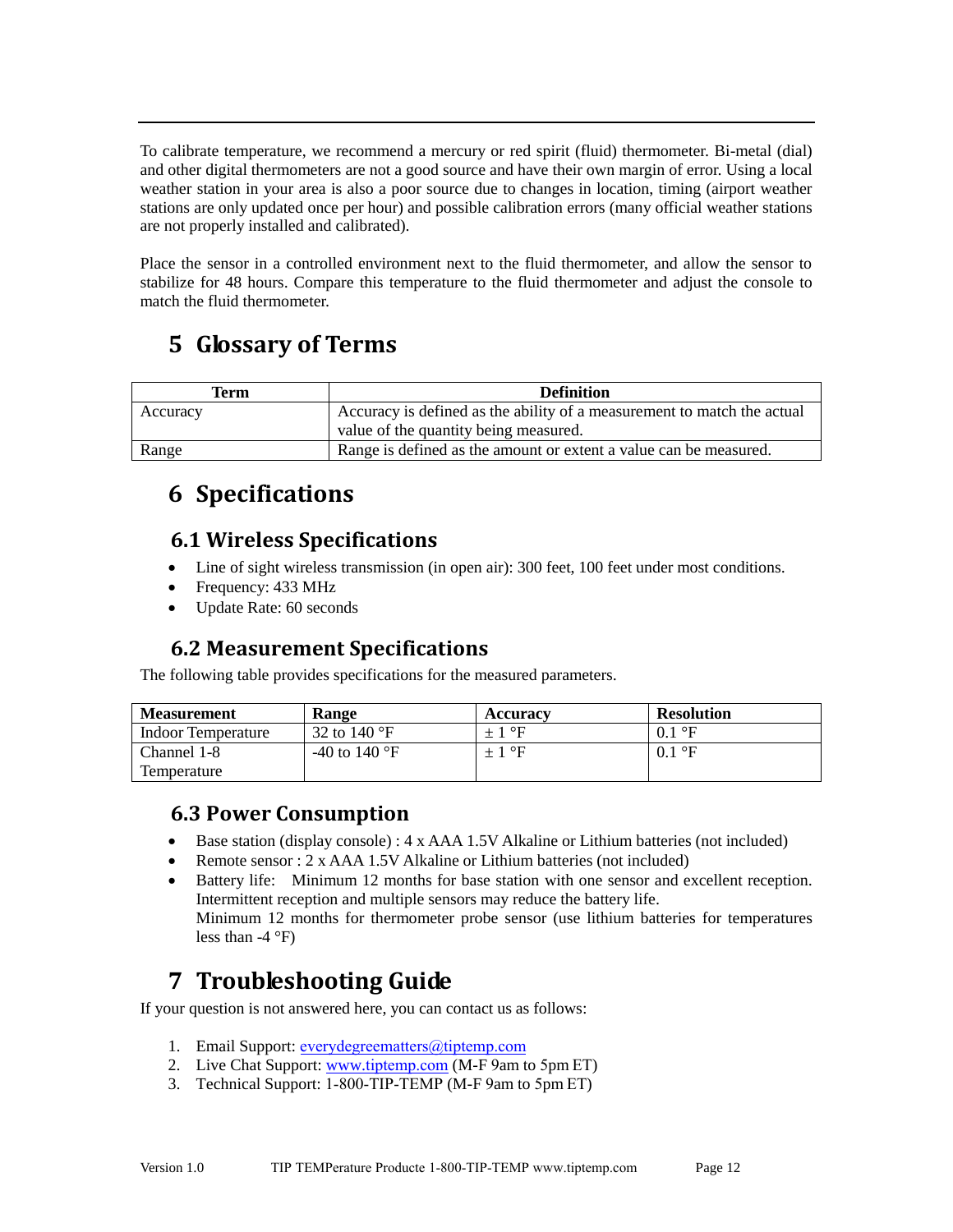| Problem                                                             | <b>Solution</b>                                                                                                                                                                                                 |
|---------------------------------------------------------------------|-----------------------------------------------------------------------------------------------------------------------------------------------------------------------------------------------------------------|
| Wireless remote (probe thermometer) not<br>reporting in to console. | If any of the sensor communication is lost, dashes $(-,-)$<br>will be displayed on the screen. To reacquire the signal,<br>press and hold the CHANNEL/+ button for 3 seconds,                                   |
| There are dashes $(-,-)$ on the display<br>console.                 | and the remote search icon will be constantly<br>displayed. Once the signal is reacquired, the remote<br>search icon will turn off, and the current values<br>will be displayed.                                |
|                                                                     | The maximum line of sight communication range is 300'<br>and 100' under most conditions. Move the sensor<br>assembly closer to the display console.                                                             |
|                                                                     | If the sensor assembly is too close (less than $5^{\prime}$ ), move<br>the sensor assembly away from the display console.                                                                                       |
|                                                                     | Make sure the remote sensor LCD display is working<br>and the transmitter light is flashing once per 60 seconds.                                                                                                |
|                                                                     | Install a fresh set of batteries in the remote probe<br>thermometer. For cold weather environments, install<br>lithium batteries.                                                                               |
|                                                                     | Make sure the remote sensors are not transmitting<br>through solid metal (acts as an RF shield), or earth<br>barrier (down a hill).                                                                             |
|                                                                     | Move the display console around electrical noise<br>generating devices, such as computers, TVs and other<br>wireless transmitters or receivers.                                                                 |
|                                                                     | Move the remote sensor to a higher location. Move the<br>remote sensor to a closer location.                                                                                                                    |
| Temperature sensor reads too high in the<br>day time.               | Make sure the probe thermometer is mounted in a shaded<br>area on the north facing wall. Consider the following<br>radiation shield if this is not possible:<br>http://www.ambientweather.com/amwesrpatean.html |
|                                                                     |                                                                                                                                                                                                                 |
| Indoor and Outdoor Temperature do not<br>agree                      | Allow up to one hour for the sensors to stabilize due to<br>signal filtering. The indoor and outdoor temperature<br>sensors should agree within 2 °F (the sensor accuracy is<br>$\pm$ 1 °F).                    |
|                                                                     | Use the calibration feature to match the indoor and                                                                                                                                                             |
|                                                                     | outdoor temperature to a known source.                                                                                                                                                                          |
| Display console contrast is weak                                    | Replace console batteries with a fresh set of batteries.                                                                                                                                                        |
|                                                                     |                                                                                                                                                                                                                 |